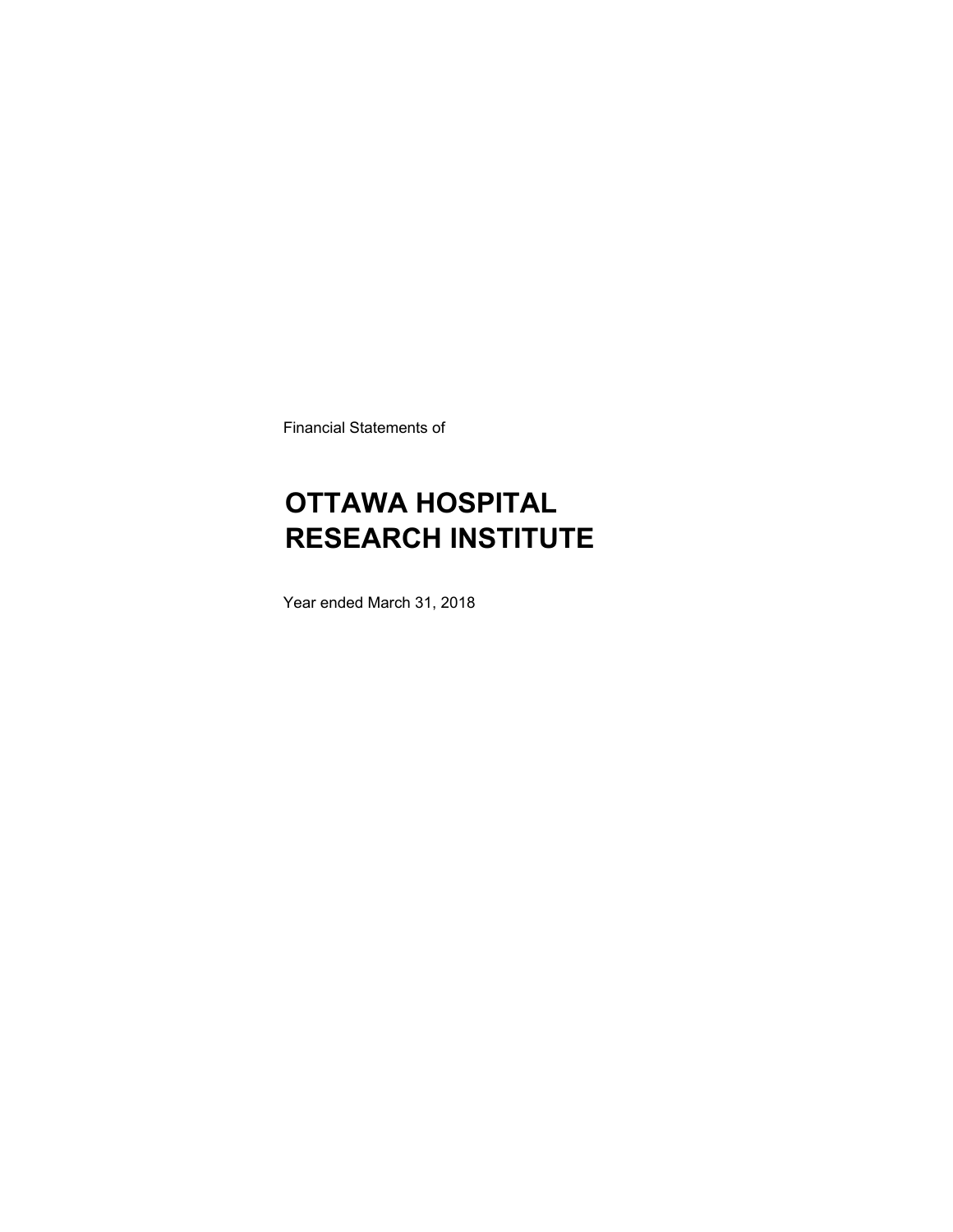Table of Contents

Year ended March 31, 2018

| Independent Auditors' Report           |          |
|----------------------------------------|----------|
| <b>Financial Statements</b>            | Page     |
| <b>Statement of Financial Position</b> | 1        |
| <b>Statement of Operations</b>         | 2        |
| Statement of Changes in Net Assets     | 3        |
| <b>Statement of Cash Flows</b>         | 4        |
| Notes to Financial Statements          | $5 - 13$ |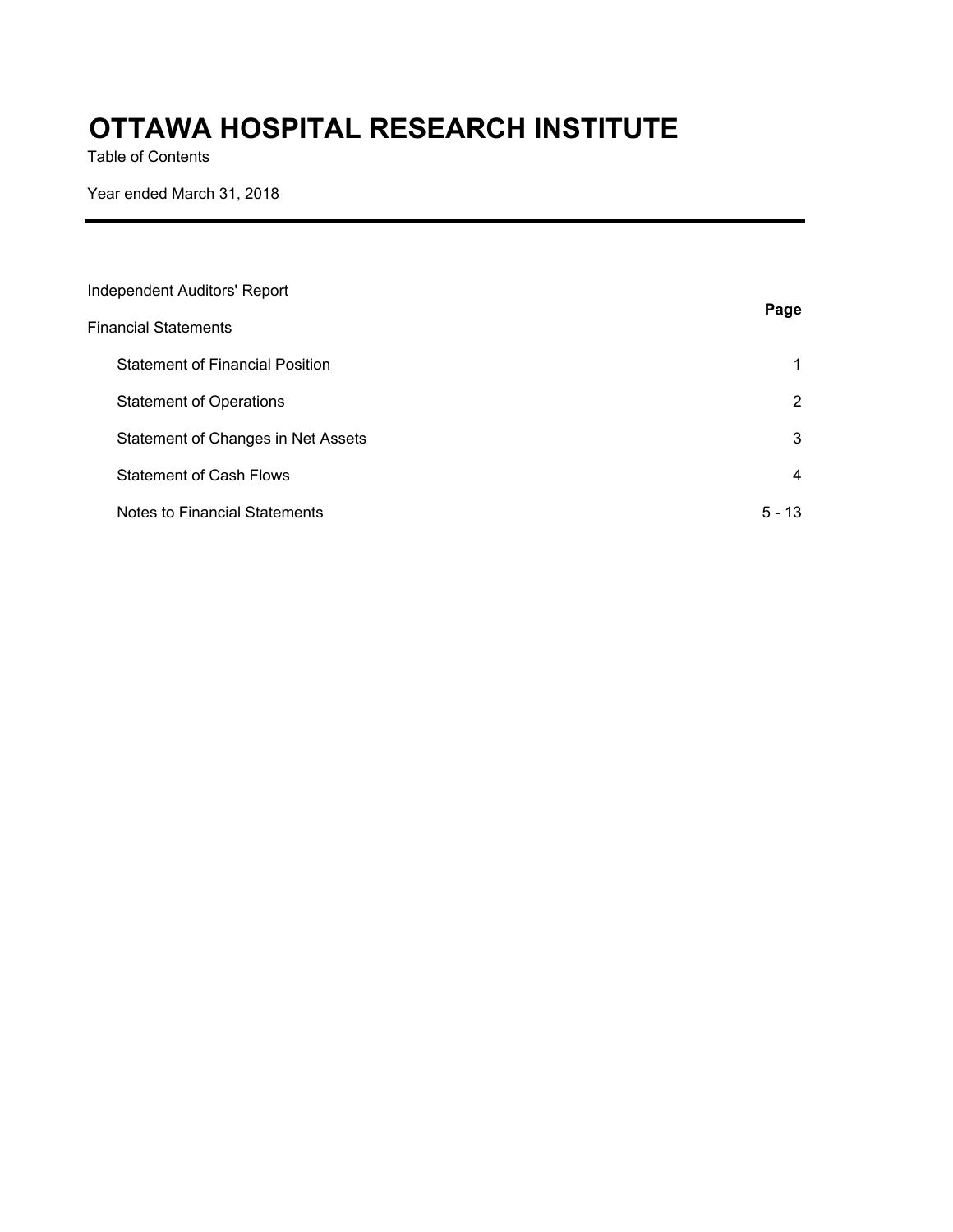

KPMG LLP 150 Elgin Street, Suite 1800 Ottawa ON K2P 2P8 Canada Telephone 613-212-5764 Fax 613-212-2896

### **INDEPENDENT AUDITORS' REPORT**

To the Members of the Ottawa Hospital Research Institute

We have audited the accompanying financial statements of the Ottawa Hospital Research Institute, which comprise the statement of financial position as at March 31, 2018, the statements of operations, changes in net assets and cash flows for the year then ended, and notes, comprising a summary of significant accounting policies and other explanatory information.

#### *Management's Responsibility for the Financial Statements*

Management is responsible for the preparation and fair presentation of these financial statements in accordance with Canadian accounting standards for not-for-profit organizations, and for such internal control as management determines is necessary to enable the preparation of financial statements that are free from material misstatement, whether due to fraud or error.

#### *Auditors' Responsibility*

Our responsibility is to express an opinion on these financial statements based on our audit. We conducted our audit in accordance with Canadian generally accepted auditing standards. Those standards require that we comply with ethical requirements and plan and perform the audit to obtain reasonable assurance about whether the financial statements are free from material misstatement.

An audit involves performing procedures to obtain audit evidence about the amounts and disclosures in the financial statements. The procedures selected depend on our judgment, including the assessment of the risks of material misstatement of the financial statements, whether due to fraud or error. In making those risk assessments, we consider internal control relevant to the entity's preparation and fair presentation of the financial statements in order to design audit procedures that are appropriate in the circumstances, but not for the purpose of expressing an opinion on the effectiveness of the entity's internal control. An audit also includes evaluating the appropriateness of accounting policies used and the reasonableness of accounting estimates made by management, as well as evaluating the overall presentation of the financial statements.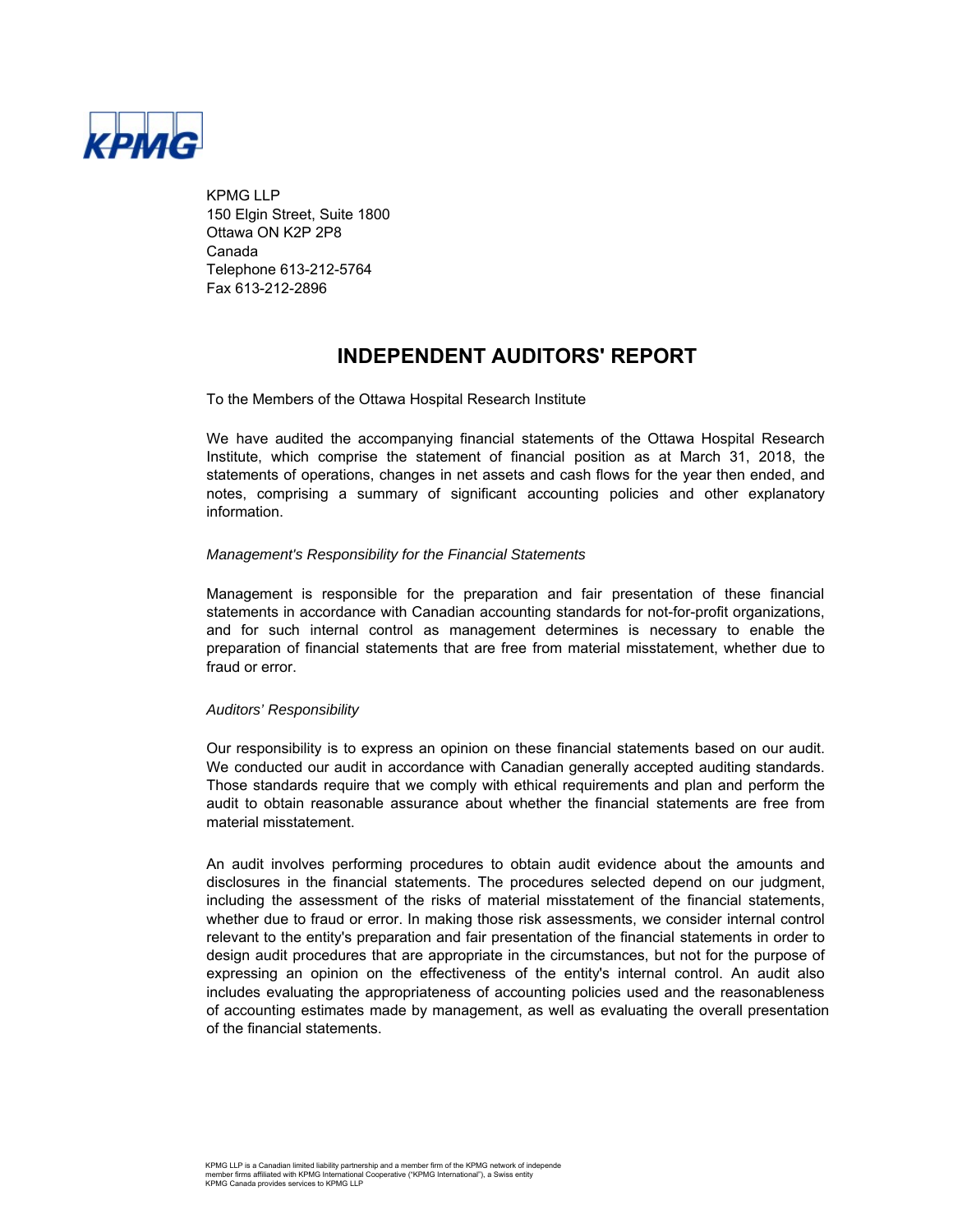

We believe that the audit evidence we have obtained is sufficient and appropriate to provide a basis for our audit opinion.

#### *Opinion*

In our opinion, these financial statements present fairly, in all material respects, the financial position of the Ottawa Hospital Research Institute as at March 31, 2018 and its results of operations, its changes in net assets and its cash flows for the year then ended in accordance with Canadian accounting standards for not-for-profit organizations.

KPMG LLP

Chartered Professional Accountants, Licensed Public Accountants

Ottawa, Canada

June 28, 2018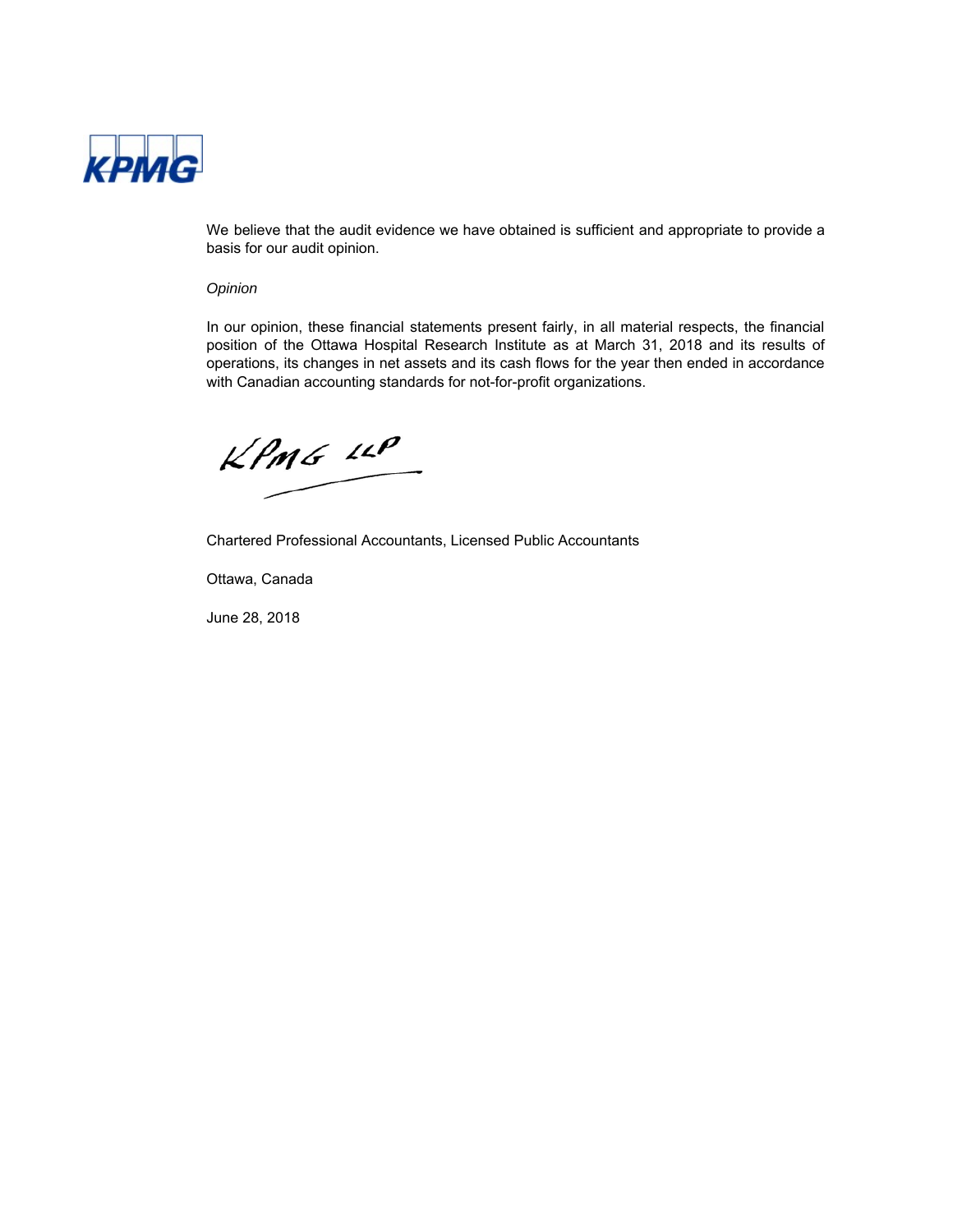**Statement of Financial Position** 

March 31, 2018, with comparative information for 2017

|                                                                                                       |              | Externally             |    |                        |    |                                   |              |                                   |
|-------------------------------------------------------------------------------------------------------|--------------|------------------------|----|------------------------|----|-----------------------------------|--------------|-----------------------------------|
|                                                                                                       |              | restricted             |    | Unrestricted           |    | 2018                              |              | 2017                              |
| <b>Assets</b>                                                                                         |              |                        |    |                        |    |                                   |              |                                   |
| Current assets:<br>Cash<br>Due from The Ottawa Hospital                                               | \$           | 7,088,652              | S  | 10,417,868             | S  | 17,506,520                        | $\mathbb{S}$ | 23,341,570                        |
| Foundation (note 2)<br>Accounts receivable                                                            |              | 2,624,526<br>8,101,217 |    | 4,753,184<br>1.037.738 |    | 7,377,710<br>9,138,955            |              | 5,565,671<br>12, 117, 455         |
|                                                                                                       |              | 17,814,395             |    | 16,208,790             |    | 34,023,185                        |              | 41,024,696                        |
| Prepaid expenses                                                                                      |              |                        |    | 12,590                 |    | 12,590                            |              | 38,590                            |
| Investments (note 3)                                                                                  |              | 80,125,697             |    |                        |    | 80,125,697                        |              | 63,108,949                        |
| Capital assets (note 4)                                                                               |              | 20,461,081             |    |                        |    | 20,461,081                        |              | 21,022,789                        |
|                                                                                                       | $\mathbb{S}$ | 118,401,173            | S. | 16,221,380             | \$ | 134,622.553                       | S.           | 125, 195, 024                     |
| <b>Liabilities and Net Assets</b><br><b>Current liabilities:</b>                                      |              |                        |    |                        |    |                                   |              |                                   |
| Accounts payable and<br>accrued liabilities<br>Due to The Ottawa Hospital                             | \$           | 750,189                | \$ | 872,969                | \$ | 1,623,158                         | $\mathbb{S}$ | 2,284,876                         |
| (note 2)<br>Unearned income<br>Unexpended research project                                            |              | 100,000                |    | 1,634,304<br>2,159,368 |    | 1,634,304<br>2,259,368            |              | 1,701,815<br>2,451,868            |
| funding (note 5)                                                                                      |              | 97,089,903             |    |                        |    | 97,089,903                        |              | 86,743,059                        |
|                                                                                                       |              | 97,940,092             |    | 4,666,641              |    | 102,606,733                       |              | 93,181,618                        |
| Deferred capital contributions<br>(note 6)                                                            |              | 20,062,320             |    |                        |    | 20,062,320                        |              | 20,575,115                        |
| Net assets (note 10):<br>Internally restricted (note 7)<br>Invested in capital assets<br>Unrestricted |              | 398,761                |    | 7,723,121<br>3,831,618 |    | 7,723,121<br>398,761<br>3,831,618 |              | 7,723,121<br>447,674<br>3.267.496 |
|                                                                                                       |              | 398,761                |    | 11,554,739             |    | 11,953,500                        |              | 11,438,291                        |
|                                                                                                       | S            | 118,401,173            | S  | 16,221,380             | S  | 134,622,553                       | S            | 125, 195, 024                     |

See accompanying notes to financial statements.

On behalf of the Board: Diréctor

8. D'Aloisio

Director

 $\hat{\varphi}$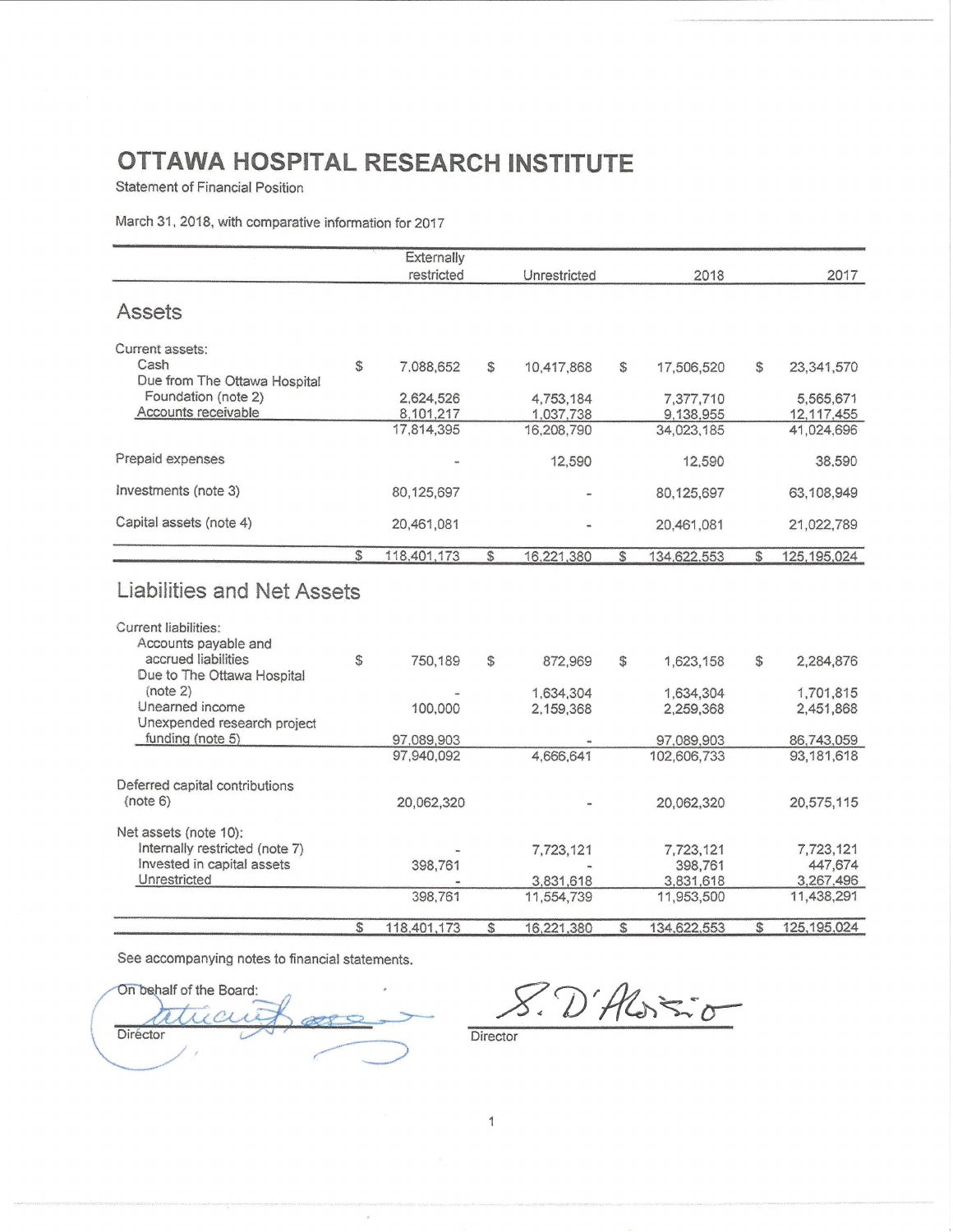Statement of Operations

Year ended March 31, 2018, with comparative information for 2017

|                                  | Externally      |                 |                 |                 |
|----------------------------------|-----------------|-----------------|-----------------|-----------------|
|                                  | restricted      | Unrestricted    | 2018            | 2017            |
|                                  |                 |                 |                 |                 |
| Revenue:                         |                 |                 |                 |                 |
| The Ottawa Hospital Foundation   |                 |                 |                 |                 |
| (note 2):                        |                 |                 |                 |                 |
| Research and salary              | \$              | \$<br>4,105,594 | \$<br>4,105,594 | \$<br>3,469,042 |
| Endowment fund income            |                 | 1,435,424       | 1,435,424       | 1,747,182       |
| Indirect cost recovery           |                 | 7,593,619       | 7,593,619       | 7,390,355       |
| The Ottawa Hospital (note 2)     |                 | 7,565,936       | 7,565,936       | 6,499,672       |
| University of Ottawa (note 2):   |                 |                 |                 |                 |
| Salary support                   |                 | 1,954,800       | 1,954,800       | 2,047,077       |
| Endowment fund income            |                 | 56,375          | 56,375          | 56,375          |
| Medical practice plans           |                 | 4,898,752       | 4,898,752       | 4,777,147       |
| Research projects                | 84,265,159      |                 | 84,265,159      | 78,036,254      |
| Miscellaneous                    |                 | 1,147,721       | 1,147,721       | 699,048         |
| Investment income (note 3)       |                 | 2,203,126       | 2,203,126       | 5,213,155       |
| Amortization of deferred capital |                 |                 |                 |                 |
| contributions (note 6)           | 3,034,268       |                 | 3,034,268       | 2,709,128       |
|                                  | 87,299,427      | 30,961,347      | 118,260,774     | 112,644,435     |
|                                  |                 |                 |                 |                 |
| Expenses:                        |                 |                 |                 |                 |
| Scientific programs              |                 | 19,340,113      | 19,340,113      | 18,273,959      |
| General research administration  |                 | 4,046,368       | 4,046,368       | 3,814,735       |
| Technology transfer program      |                 | 570,682         | 570,682         | 427,977         |
| Hospital services                |                 | 4,128,978       | 4,128,978       | 4,071,273       |
| Other research                   |                 | 1,155,706       | 1,155,706       | 1,115,817       |
| Research ethics board            |                 | 1,159,986       | 1,159,986       | 999,323         |
| Research project costs (note 5)  | 84,265,159      |                 | 84,265,159      | 78,036,254      |
| Amortization of capital assets   | 3,078,573       |                 | 3,078,573       | 2,753,433       |
|                                  | 87,343,732      | 30,401,833      | 117,745,565     | 109,492,771     |
| Excess (deficiency) of revenue   |                 |                 |                 |                 |
| over expenses                    | \$<br>(44, 305) | \$<br>559,514   | \$<br>515,209   | \$<br>3,151,664 |

See accompanying notes to financial statements.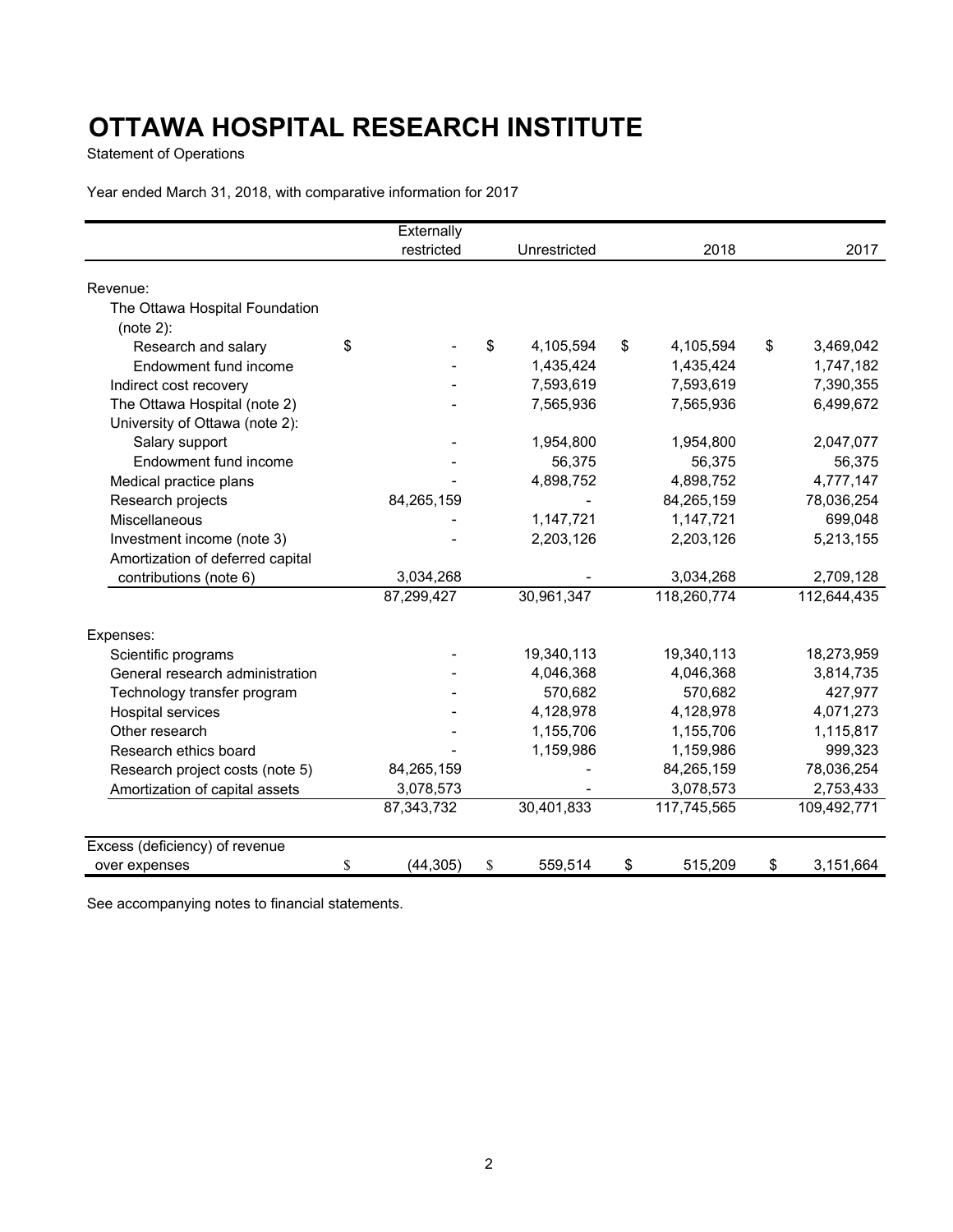Statement of Changes in Net Assets

Year ended March 31, 2018, with comparative information for 2017

|                                                     | Externally  |         | Invested in    | Internally      |                 | Total            |    | Total      |
|-----------------------------------------------------|-------------|---------|----------------|-----------------|-----------------|------------------|----|------------|
|                                                     | restricted  |         | capital assets | restricted      | Unrestricted    | 2018             |    | 2017       |
|                                                     |             |         |                | (note 7)        |                 |                  |    |            |
| Balance, beginning of year                          | \$          | \$<br>- | 447,674        | \$<br>7,723,121 | \$<br>3,267,496 | \$<br>11,438,291 | S  | 8,286,627  |
| Excess (deficiency) of revenue<br>over expenses     | (44, 305)   |         |                |                 | 559,514         | 515,209          |    | 3,151,664  |
| Amortization of capital assets                      | 3,078,573   |         | (3,078,573)    |                 |                 |                  |    |            |
| Purchase of capital assets                          | (2,516,865) |         | 2,516,865      |                 |                 | $\blacksquare$   |    |            |
| Deferred capital contributions<br>received (note 6) | 2,516,865   |         | (2,521,473)    |                 | 4,608           |                  |    |            |
| Amortization of deferred capital<br>contributions   | (3,034,268) |         | 3,034,268      |                 |                 | $\blacksquare$   |    |            |
| Balance, end of year                                | \$          |         | 398,761<br>S.  | \$<br>7,723,121 | \$<br>3,831,618 | \$<br>11,953,500 | \$ | 11,438,291 |

See accompanying notes to financial statements.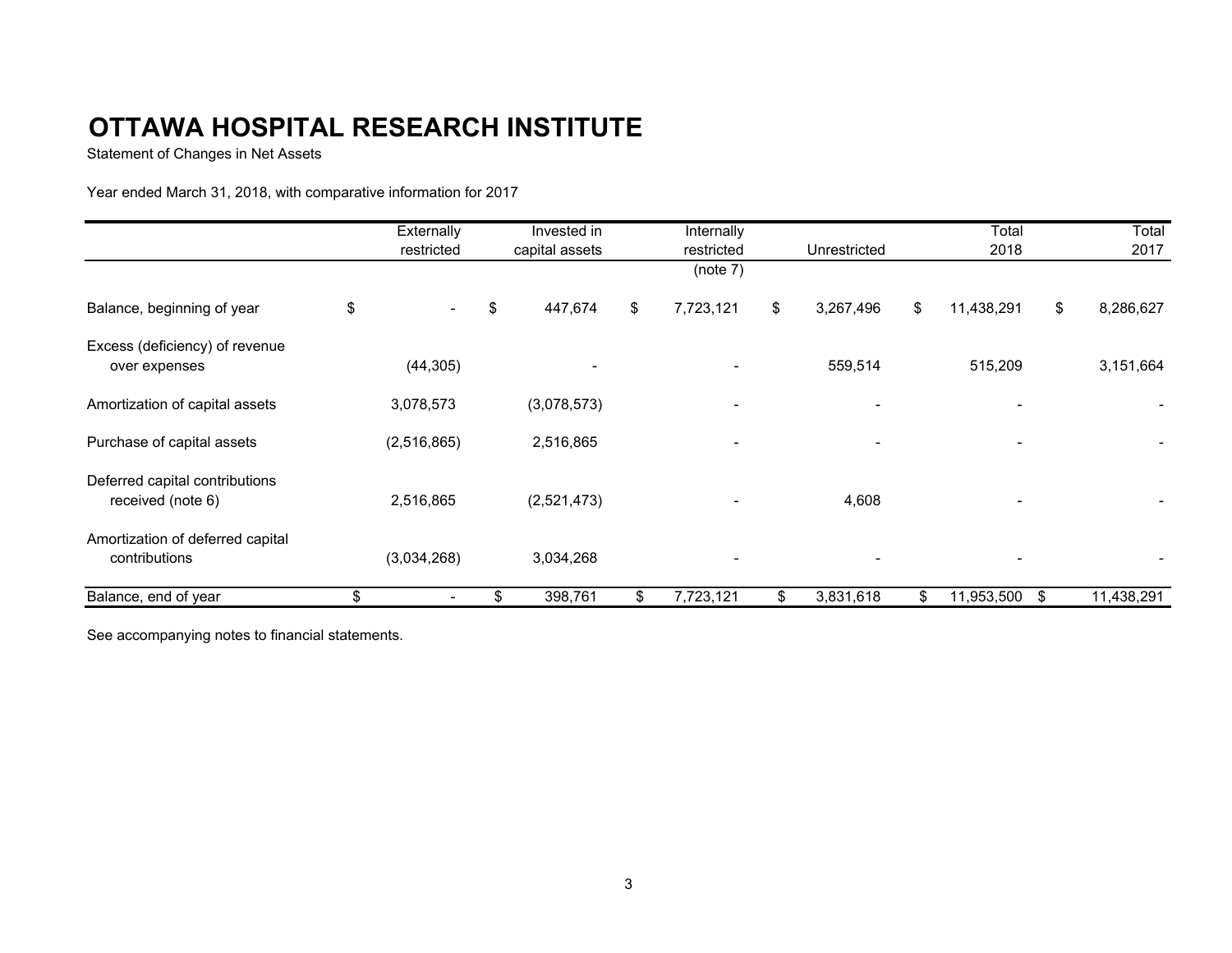Statement of Cash Flows

Year ended March 31, 2018, with comparative information for 2017

|                                                     | 2018             | 2017             |
|-----------------------------------------------------|------------------|------------------|
| Cash provided by (used in):                         |                  |                  |
| Operating activities:                               |                  |                  |
| Excess of revenue over expenses                     | \$<br>515,209    | \$<br>3,151,664  |
| Items not involving cash:                           |                  |                  |
| Amortization of capital assets                      | 3,078,573        | 2,753,433        |
| Amortization of deferred capital contributions      | (3,034,268)      | (2,709,128)      |
| Change in fair value of investments (note 3)        | (823, 328)       | 2,180,064        |
| Change in non-cash operating working capital:       |                  |                  |
| Increase (decrease) in due to The Ottawa Hospital   | (67, 511)        | 3,175,202        |
| Decrease (increase) in due from The Ottawa Hospital |                  |                  |
| Foundation                                          | (1,812,039)      | 174,591          |
| Decrease (increase) in accounts receivable          | 2,978,500        | (2,421,438)      |
| Decrease (increase) in prepaid expenses             | 26,000           | (19, 840)        |
| Increase (decrease) in accounts payable and         |                  |                  |
| accrued liabilities                                 | (661, 718)       | 813,927          |
| Decrease in unearned income                         | (192, 500)       | (267, 364)       |
| Increase in unexpended research project funding     | 10,346,844       | 10,215,753       |
|                                                     | 10,353,762       | 17,046,864       |
| Financing activities:                               |                  |                  |
| Deferred contributions received                     | 2,521,473        | 4,448,516        |
| Investing activities:                               |                  |                  |
| Net increase in investments                         | (16, 193, 420)   | (7, 273, 029)    |
| Purchase of capital assets                          | (2,516,865)      | (4, 428, 319)    |
|                                                     | (18, 710, 285)   | (11, 701, 348)   |
| Net increase (decrease) in cash                     | (5,835,050)      | 9,794,032        |
|                                                     |                  |                  |
| Cash, beginning of year                             | 23,341,570       | 13,547,538       |
| Cash, end of year                                   | \$<br>17,506,520 | \$<br>23,341,570 |

See accompanying notes to financial statements.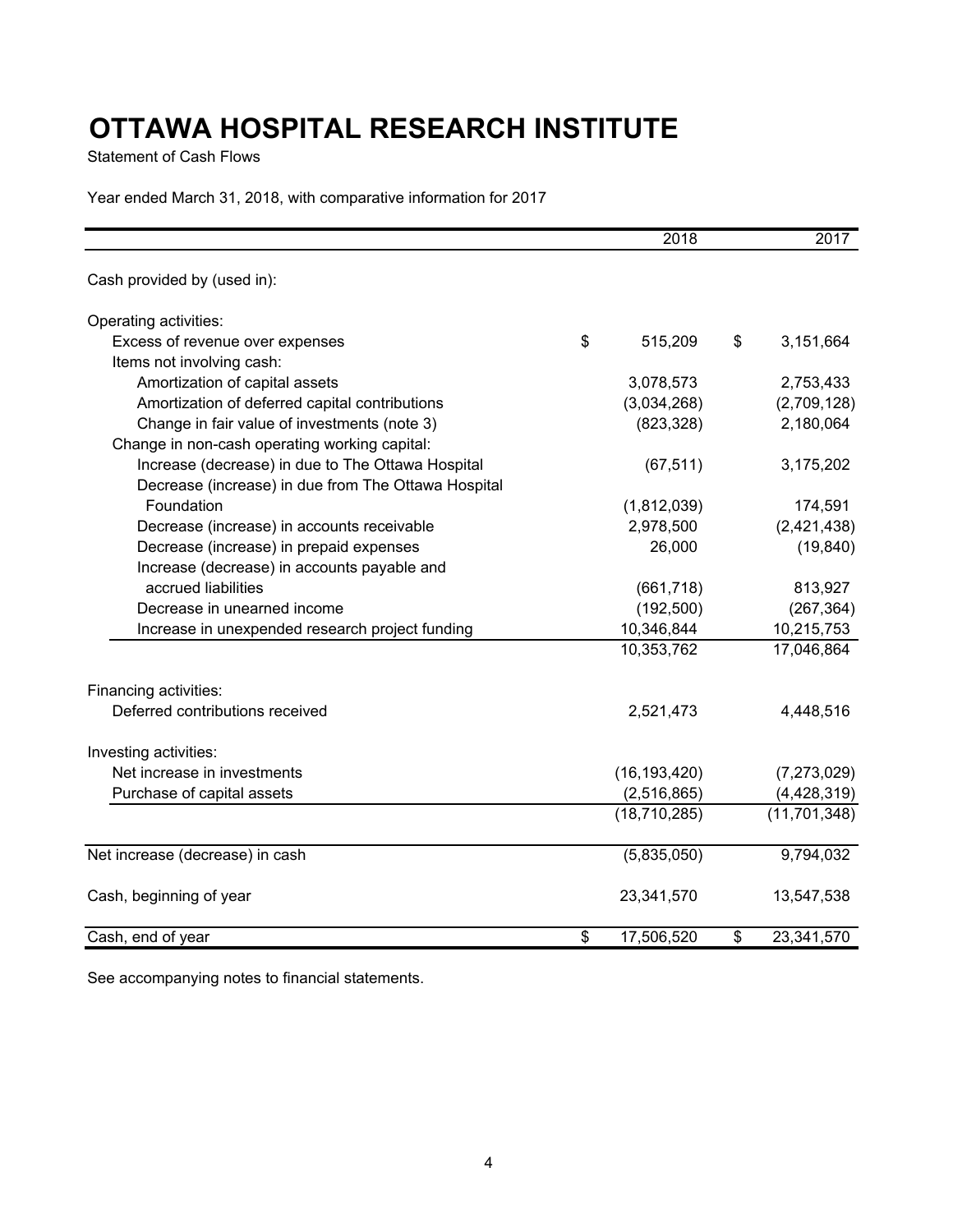Notes to Financial Statements

Year ended March 31, 2018

Ottawa Hospital Research Institute (the "Institute") is an independent health research facility closely affiliated with The Ottawa Hospital and the University of Ottawa, committed to excellence in the creation of scientific knowledge that contributes to the prevention, diagnosis, and treatment of human disease. The Institute was incorporated without share capital under the Ontario Corporations Act on December 5, 2000. It began operations on April 1, 2001 as a result of the combination of the Loeb Health Research Institute at The Ottawa Hospital and The Ottawa General Hospital Research Institute. On January 1, 2004, as a result of the integration of the Ottawa Regional Cancer Centre and The Ottawa Hospital, the clinical research activities of the Cancer Centre were absorbed into the Institute.

The Institute is a registered charity under paragraph 149(1)(f) of the Income Tax Act (Canada) and is exempt from income taxes and may issue tax deductible receipts to donors. Furthermore, the Institute has approved research institute status for purposes of clause 37 (1)(a)(ii)(b) of the Act, whereby a donor is eligible for a Scientific Research and Experimental Development (SR&ED) tax credit in the year the contribution is made.

#### **1. Significant accounting policies:**

The financial statements have been prepared in accordance with Canadian accounting standards for not-for-profit organizations and include the following significant accounting policies:

(a) Basis of presentation:

On the statement of financial position and the statement of operations, the externally restricted column presents the Institute's assets, liabilities and results of operations related to its research activities that are funded by externally restricted research grants and contributions. The unrestricted column presents the Institute's administrative and non-restricted research operations.

(b) Revenue recognition:

The Institute follows the deferral method of accounting for not-for-profit organizations.

The Institute generates revenue through contributions from external funding agencies and related parties. Contributions receivable are recorded at an estimated realizable value in the period in which the funding agreement is signed. Unrestricted contributions are recorded as revenue when they are received or receivable. Restricted contributions are recorded as deferred revenue and recognized as revenue when the related expenses are incurred.

Contributions restricted for the acquisition of capital assets are recorded as deferred capital contributions and recognized as revenue over the estimated useful life of the related capital assets.

Interest and dividend revenue and realized gains and losses on investments are recognized in the period earned. Unrealized gains and losses on investments are recorded in the period in which they occur.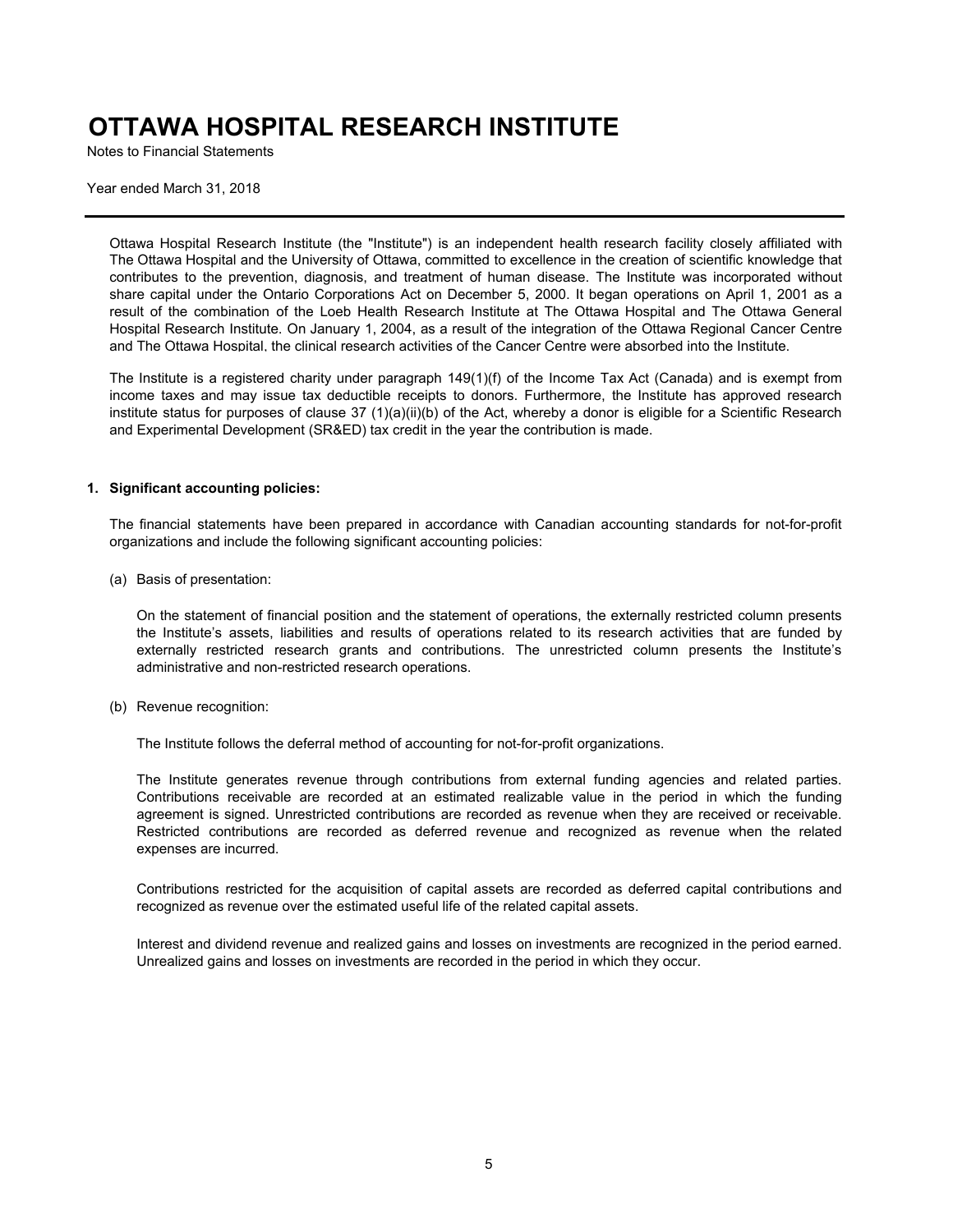Notes to Financial Statements (continued)

Year ended March 31, 2018

#### **1. Significant accounting policies (continued):**

(c) Expenses:

The Institute classifies expenses on the statement of operations by function. Expenses are recognized in the year incurred and are recorded in the applicable function to which they are related. The Institute does not allocate expenses between functions after initial recognition.

(d) Financial instruments:

Financial instruments are recorded at fair value on initial recognition and are subsequently recorded at cost or amortized cost, unless management has elected to carry the instruments at fair value. Management has elected to carry its investments at fair value, with the exception of shares in private companies acquired by the Institute in exchange for patent or license rights, which are recorded at nominal value when the fair value of the transaction is not determinable.

Transaction costs incurred on the acquisition of financial instruments measured subsequently at fair value are expensed as incurred. All other financial instruments are adjusted by transaction costs incurred on acquisition and financing costs, which are amortized using the effective interest rate method.

Financial assets are assessed for impairment on an annual basis at the end of the fiscal year if there are indicators of impairment. If there is an indicator of impairment, the Institute determines if there is a significant adverse change in the expected amount or timing of future cash flows from the financial asset. If there is a significant adverse change in the expected cash flows, the carrying value of the financial asset is reduced to the highest of the present value of the expected cash flows, the amount that could be realized from selling the financial asset or the amount the Institute expects to realize by exercising its right to any collateral. If events and circumstances reverse in a future period, an impairment loss will be reversed to the extent of the improvement, not exceeding the initial carrying value.

(e) Capital assets:

Capital assets are stated at cost. Contributed equipment is recorded at fair value at the date of contribution. Amortization is calculated on a straight-line basis over the estimated useful lives of the assets. The estimated useful lives of the assets are as follows:

| Asset                                | Useful life   |
|--------------------------------------|---------------|
|                                      |               |
| <b>Furniture and fixtures</b>        | 5 years       |
| Laboratory equipment                 | 5 to 10 years |
| Stem Cell and Vision Research floors | 21 years      |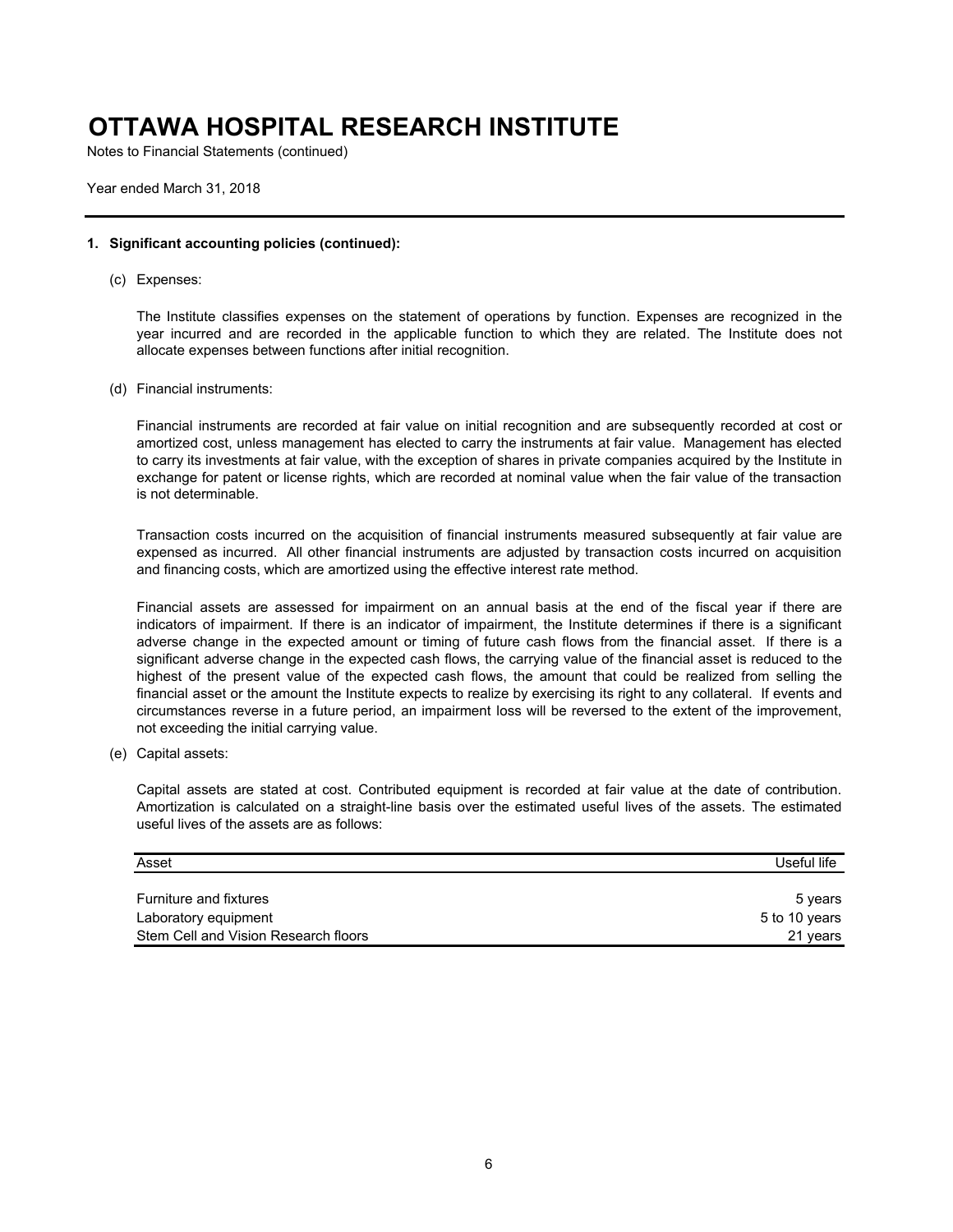Notes to Financial Statements (continued)

Year ended March 31, 2018

#### **1. Significant accounting policies (continued):**

(e) Capital assets (continued):

Patents are recorded at nominal value and are not amortized.

Capital assets are reviewed for impairment whenever events or changes in circumstances indicate that the carrying amount of an asset may not be recoverable. When the capital asset no longer has any long-term service potential, the excess of its net carrying amount over its residual value is expensed.

(f) Foreign exchange:

Transactions conducted in a foreign currency are translated into Canadian dollars at the exchange rate in effect at the date of the transaction. Assets and liabilities denominated in foreign currencies are translated at exchange rates in effect at year-end. Foreign exchange gains and losses are recorded in the statement of operations.

(g) Use of estimates:

The preparation of these financial statements requires management to make estimates and assumptions that affect the reported amounts of assets and liabilities and disclosure of contingent assets and liabilities at the date of the financial statements and the reported amounts of revenues and expenses during the period. Actual results could differ from these estimates. These estimates are reviewed annually and, as adjustments become necessary, they are reported in the periods in which they become known.

#### **2. Related entities:**

Related party transactions are in the normal course of operations and are measured at the exchange amount which is the amount of consideration established and agreed to by the related parties. The Institute has no control over these related parties.

#### *The Ottawa Hospital:*

The Ottawa Hospital acts as paymaster for the Institute. The Institute has an amount due to The Ottawa Hospital of \$1,634,304 (2017 - \$1,701,815). This balance represents the difference between funds deposited at the Hospital and disbursements made on behalf of the Institute at year-end.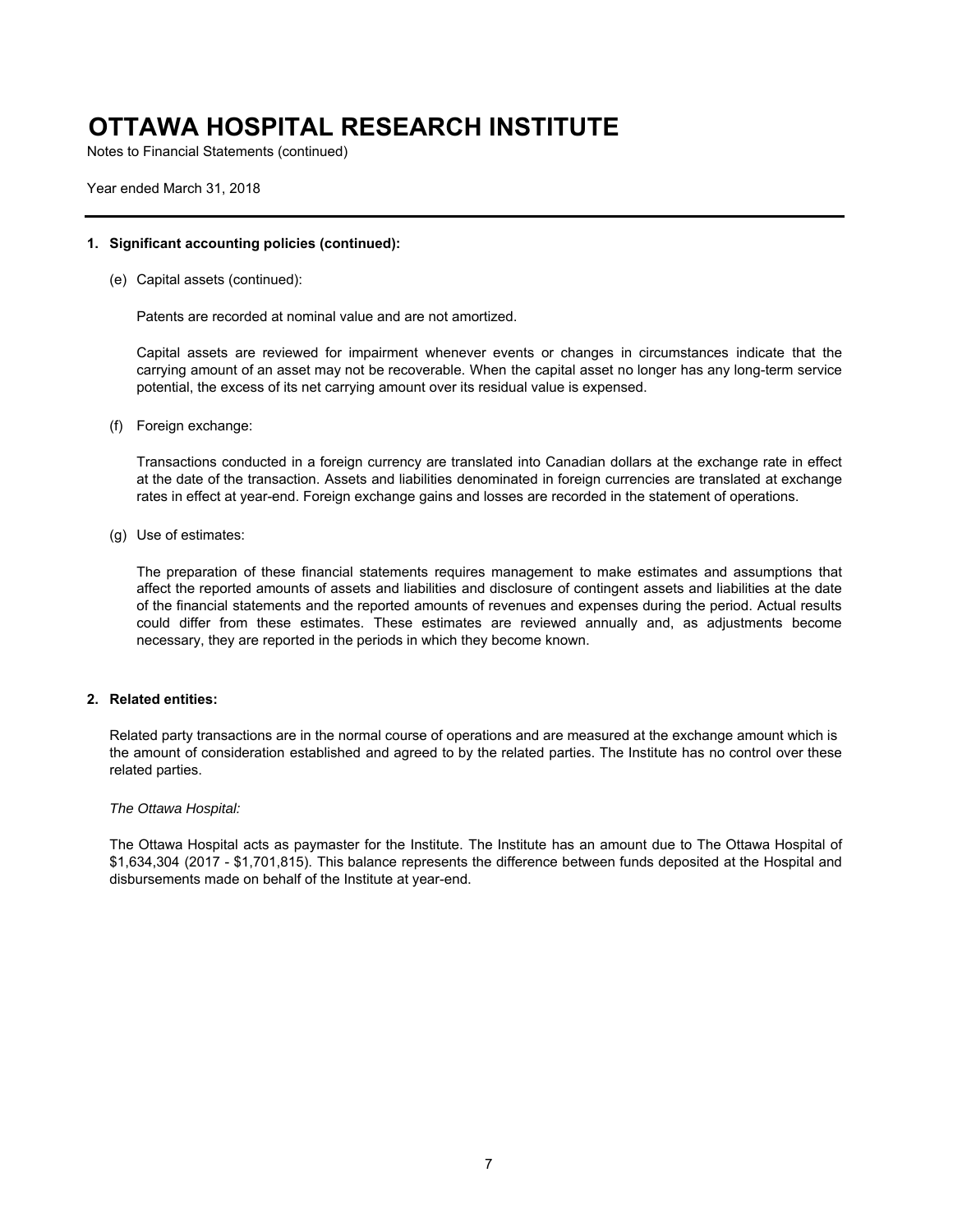Notes to Financial Statements (continued)

Year ended March 31, 2018

#### **2. Related entities (continued):**

*The Ottawa Hospital (continued):*

The Ottawa Hospital provided the Institute with grants as follows:

|                                                 | 2018                       |    | 2017                |
|-------------------------------------------------|----------------------------|----|---------------------|
| General operating<br>Specific purpose operating | \$<br>7,335,936<br>230,000 | S  | 6,419,672<br>80,000 |
|                                                 | 7,565,936                  | ۰D | 6,499,672           |

In 2014, The Ottawa Hospital contributed \$4,500,000 to the Institute with the restriction that the amount was to be used to address financial challenges over future fiscal years. As such, the full amount was recorded as unearned income. No similar amounts were received in 2018, 2017 or 2016. The unearned income balance remaining at March 31, 2018, is \$2,140,000.

#### *The Ottawa Hospital Foundation:*

The Foundation provides administrative and research funding to the Institute. During the year, the Foundation contributed the following:

|                                                          |     | 2018       |   | 2017       |
|----------------------------------------------------------|-----|------------|---|------------|
| Unrestricted endowment fund interest                     | \$  | 1,435,424  | S | 1,747,182  |
| Restricted endowment fund interest for research projects |     | 474.091    |   | 629,900    |
| Unrestricted research and salary funding                 |     | 3,993,046  |   | 3,469,042  |
| Restricted research project funding                      |     | 6,056,305  |   | 5,254,824  |
| Deferred capital contributions                           |     | 325.513    |   | 692,957    |
|                                                          |     |            |   |            |
|                                                          | \$. | 12.284.379 |   | 11,793,905 |

Of the \$6,056,305 (2017 - \$5,254,824) in restricted research project funding, \$990,140 (2017 - \$1,512,579) relates to funding received from the Heart and Stroke Foundation that was received from the Foundation as a flow-through.

At year-end, \$7,377,710 (2017 - \$5,565,671) of the total funding from the Foundation was receivable from the Foundation.

At March 31, 2018, the Foundation manages funds in the amount of \$52,520,417 (2017 - \$51,527,282), which are designated as Ottawa Hospital Research Institute Endowment Funds. While these funds have been designated to the Institute they are legally the assets of the Foundation. Of this amount, \$950,321 (2017 - \$1,004,938) is restricted for the Clinical Epidemiology Unit Director's Research Chair.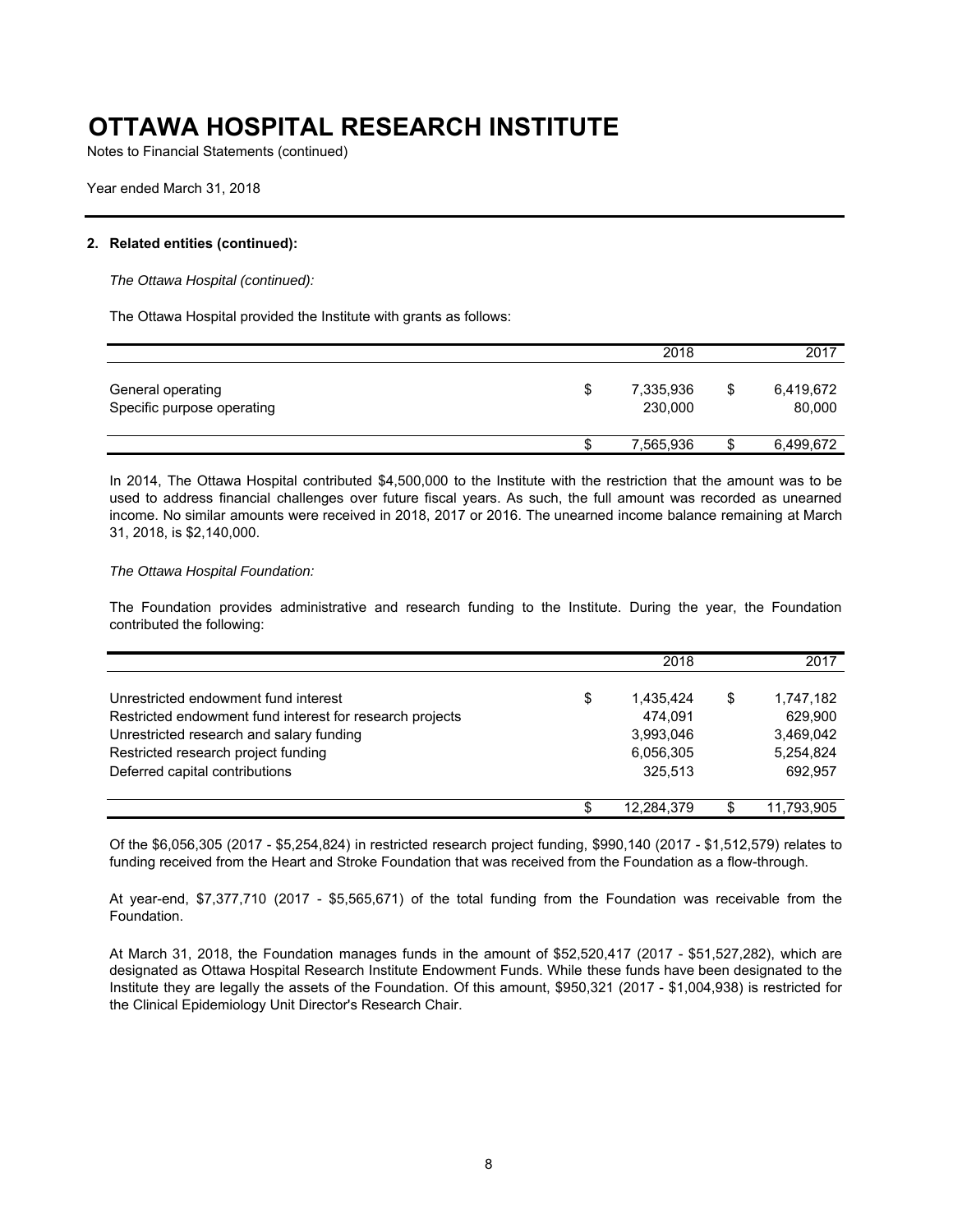Notes to Financial Statements (continued)

Year ended March 31, 2018

#### **2. Related entities (continued):**

*The University of Ottawa:*

The University of Ottawa contributed \$1,954,800 (2017 - \$2,047,077) during the year to the Institute for salary support.

At March 31, 2018, endowment funds in the amount of \$1,520,517 (2017 - \$1,429,753) for the Clinical Epidemiology Unit Director's Research Chair and \$2,462,764 (2017 - \$2,315,754) for the Neuroscience Research Institute Chair are held by the University of Ottawa. During the year, the Institute received \$139,050 (2017 - \$134,785) of endowment fund income on these endowments.

Certain granting agencies (Canadian Foundation for Innovation and Natural Sciences and Engineering Research Council of Canada) require that their funding flow via an Academic University setting. These funds are then transferred subsequently to the Institute. During the year, The University of Ottawa received \$1,164,740 (2017 - \$1,781,441) on behalf of the Institute's scientists.

The University provides premises and related maintenance and repairs to the Institute's on-site researchers at no charge. These amounts are not included in these financial statements.

#### **3. Investments:**

The following table presents the fair values and related cost of the Institute's investments:

|                                                                                      |    | 2018<br>Fair value       |   | 2018<br>Cost             |  |                          | 2017<br>Fair value |                          |
|--------------------------------------------------------------------------------------|----|--------------------------|---|--------------------------|--|--------------------------|--------------------|--------------------------|
| Bonds/fixed income funds<br>Mutual funds/pooled funds<br>Shares in private companies | \$ | 50,725,656<br>29,400,040 | S | 52.584.356<br>22,327,142 |  | 39,328,343<br>23,780,605 |                    | 40,518,662<br>16,552,761 |
|                                                                                      | S  | 80.125.697               | S | 74.911.499               |  | 63.108.949               |                    | 57.071.424               |

The Institute holds shares in private companies that were received in exchange for an amendment to a patent/licence agreement previously negotiated and in other cases, patent/license agreements to be negotiated. These shares do not give the Institute the ability to significantly influence or exercise control over these private companies. The shares are recorded in these financial statements at a nominal value as the value of the consideration given or received could not be determined. The fair value of these shares in private companies is not determinable.

The bonds/fixed income funds have interest rates ranging from 1.0% to 9.90% (2017 - 0.50% to 9.90%) and maturity dates ranging from June 2018 to May 2077 (2017 - August 2017 to November 2053).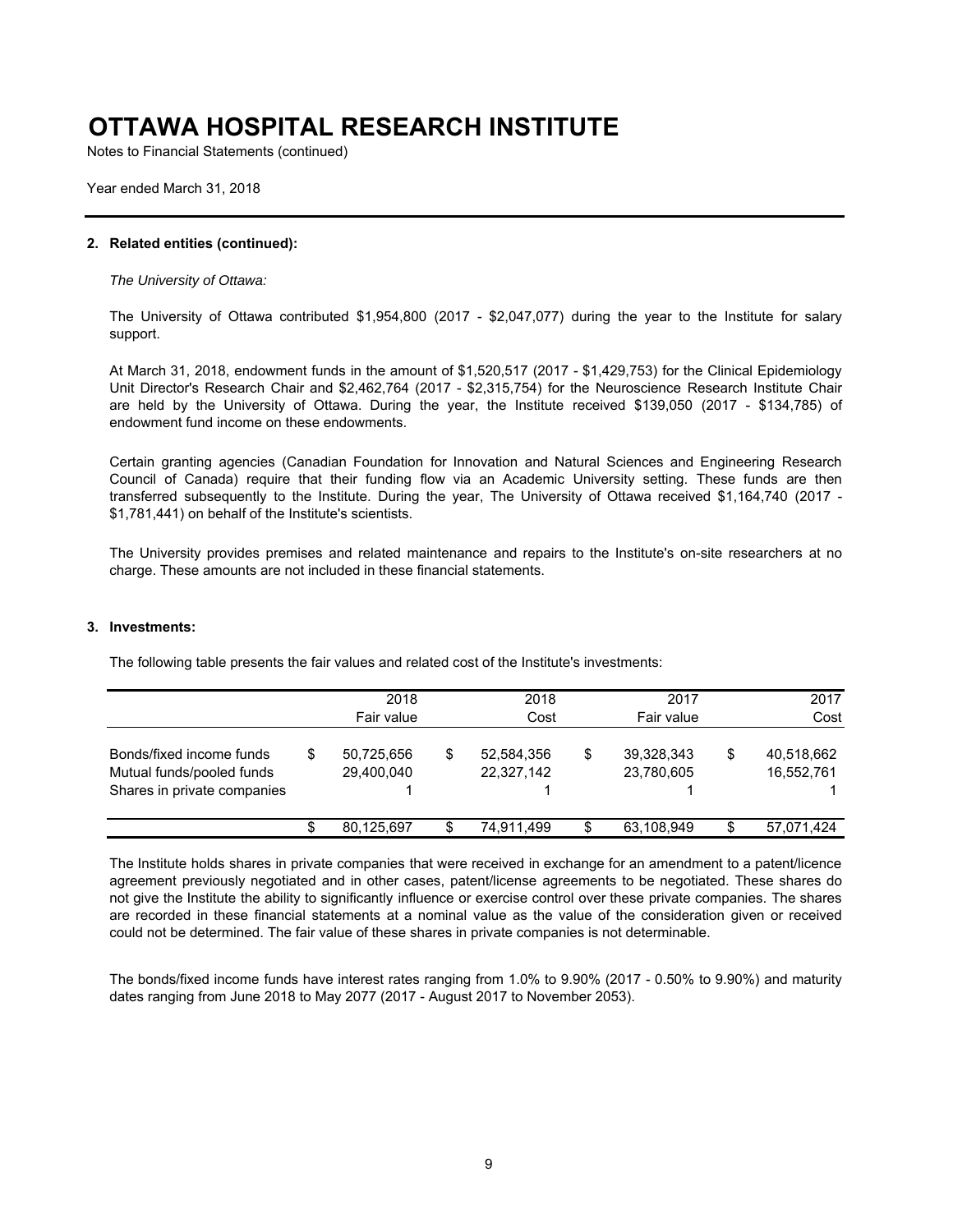Notes to Financial Statements (continued)

Year ended March 31, 2018

#### **3. Investments (continued):**

The following table presents the breakdown of the investment revenue on investments held by the Institute:

|                                                                                                                         |   | 2018                                | 2017                              |
|-------------------------------------------------------------------------------------------------------------------------|---|-------------------------------------|-----------------------------------|
| Realized gains, dividends and interest on investments<br>Unrealized gains (loss) on investments<br><b>Bank interest</b> | S | 3,088,358<br>(1,071,611)<br>186.379 | 3,140,663<br>1,952,314<br>120,178 |
|                                                                                                                         |   | 2,203,126                           | 5,213,155                         |

#### **4. Capital assets:**

|                                              |                  |                 | 2018          | 2017          |
|----------------------------------------------|------------------|-----------------|---------------|---------------|
|                                              |                  | Accumulated     | Net book      | Net book      |
|                                              | Cost             | amortization    | value         | value         |
| <b>Furniture and fixtures</b>                | \$<br>1,422,803  | \$<br>1,289,039 | \$<br>133,764 | \$<br>139,119 |
| Laboratory equipment<br>Stem Cell and Vision | 46,299,628       | 36,720,254      | 9,579,374     | 8,951,959     |
| Research floors                              | 24,855,382       | 14,107,440      | 10,747,942    | 11,931,710    |
| <b>Patents</b>                               |                  |                 |               |               |
|                                              | \$<br>72,577,814 | 52,116,733      | 20,461,081    | 21,022,789    |

Cost and accumulated amortization of capital assets at March 31, 2017 amounted to \$74,447,546 and \$53,424,757 respectively. During the year, the Institute disposed of fully-amortized assets totalling \$4,386,597 (2017 - \$5,460,015).

#### **5. Unexpended research project funding:**

Unexpended research project funding represents amounts received by the Institute which will be used in subsequent periods on active research projects. Changes in the unexpended research project funding balance are as follows:

|                                                      |     | 2018           |   | 2017         |
|------------------------------------------------------|-----|----------------|---|--------------|
|                                                      |     |                |   |              |
| Balance, beginning of year                           | \$  | 86,743,059     | S | 76,527,306   |
| Amounts received in the current period               |     | 97,133,476     |   | 92,700,523   |
|                                                      |     | 183,876,535    |   | 169,227,829  |
| Less:                                                |     |                |   |              |
| Research project costs                               |     | (84, 265, 159) |   | (78,036,254) |
| Amount transferred to deferred capital contributions |     | (2,521,473)    |   | (4,448,516)  |
| Balance, end of year                                 | \$. | 97,089,903     |   | 86,743,059   |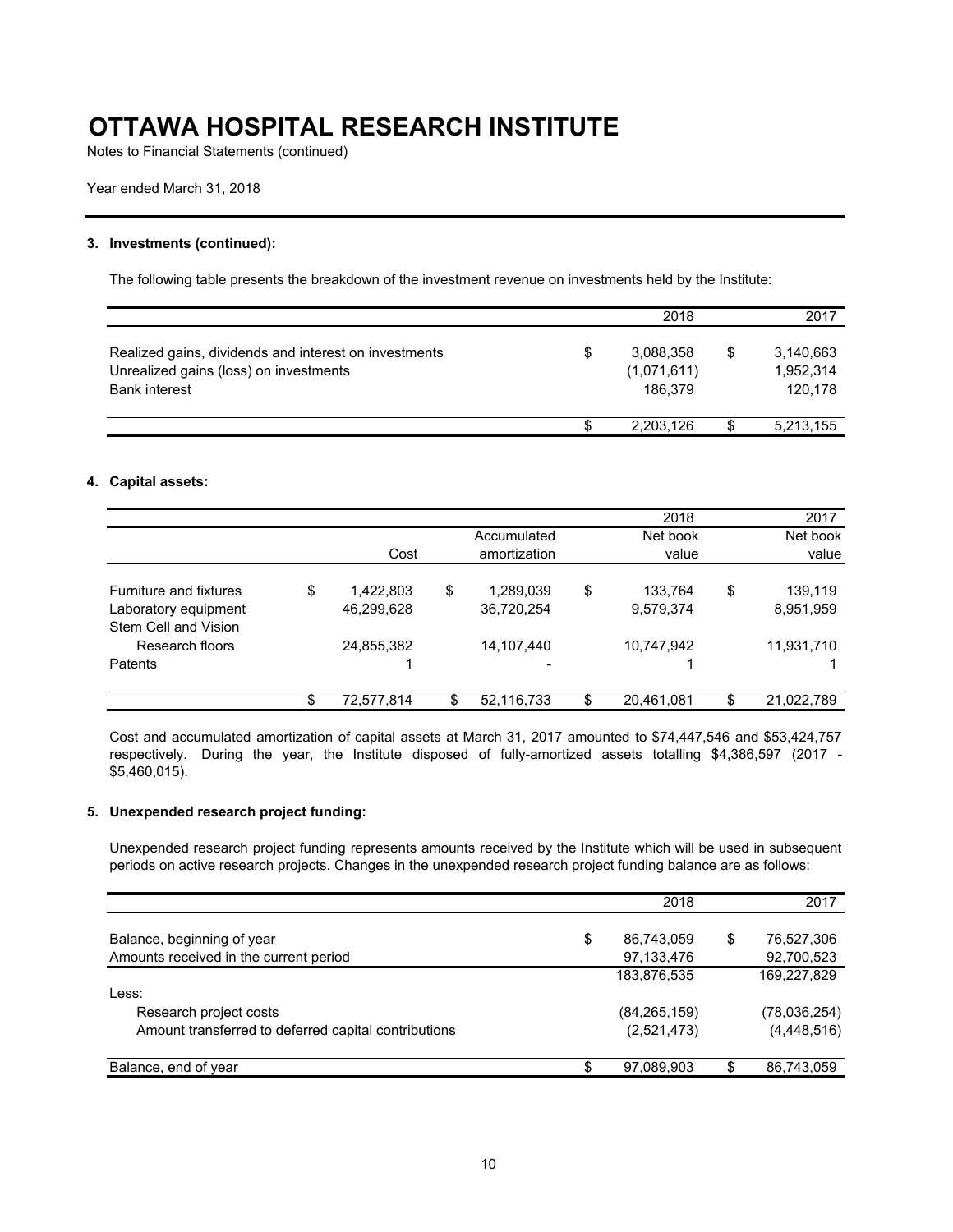Notes to Financial Statements (continued)

Year ended March 31, 2018

#### **6. Deferred capital contributions:**

|                                                         |    | 2018                                   | 2017                                   |
|---------------------------------------------------------|----|----------------------------------------|----------------------------------------|
| Balance, beginning of year<br>Additions<br>Amortization | S  | 20,575,115<br>2,521,473<br>(3,034,268) | 18,835,727<br>4,448,516<br>(2,709,128) |
| Balance, end of year                                    | \$ | 20,062,320                             | 20,575,115                             |

#### **7. Internally restricted net assets:**

Internally restricted net assets are comprised of the Equalization Fund.

The Equalization Fund was established by the Board of Directors to provide the Institute with stable investment income for short-term and long-term budget planning. On an annual basis, Management along with the investment managers set a budgeted return on investments, which is approved by the Board. Actual investment income in excess of the budgeted amount, to the maximum of net income for the year, is transferred to the Equalization Fund. When actual investment income is less than the budgeted amount, the difference up to the maximum of the balance of the Equalization Fund or the Institute's net loss is transferred to the unrestricted net assets from the Equalization Fund. During the year, \$Nil (2017 - \$2,763,155) was transferred from the Equalization Fund.

#### **8. Pension plan:**

Substantially all of the full-time employees of the Institute are members of the Healthcare of Ontario Pension Plan (the "Plan"), which is a multi-employer defined benefit pension plan available to all eligible employees of the participating members of the Ontario Hospital Association. Plan members will receive benefits based on the length of service and on the average of annualized earnings during the five consecutive years prior to retirement, termination or death that provide the highest earnings.

Pension assets consist of investment grade securities. Market and credit risk on these securities are managed by the Plan by placing plan assets in trust and through the Plan investment policy.

Pension expense is based on Plan management's best estimates, in consultation with its actuaries, of the amount, which is currently calculated as 1.26 times the employees' pension contribution, required to provide a high level of assurance that benefits will be fully represented by fund assets at retirement, as provided by the Plan. The funding objective is for employer contributions to the Plan to remain a constant percentage of employees' contributions.

Variances between actuarial funding estimates and actual experience may be material and any differences are generally to be funded by the participating members. The most recent actuarial valuation of the Plan as at December 31, 2017 indicates the Plan is fully funded. Contributions to the Plan made during the year by the Institute on behalf of its employees amounted to \$3,325,466 (2017 - \$3,005,078) and are included in the statement of operations.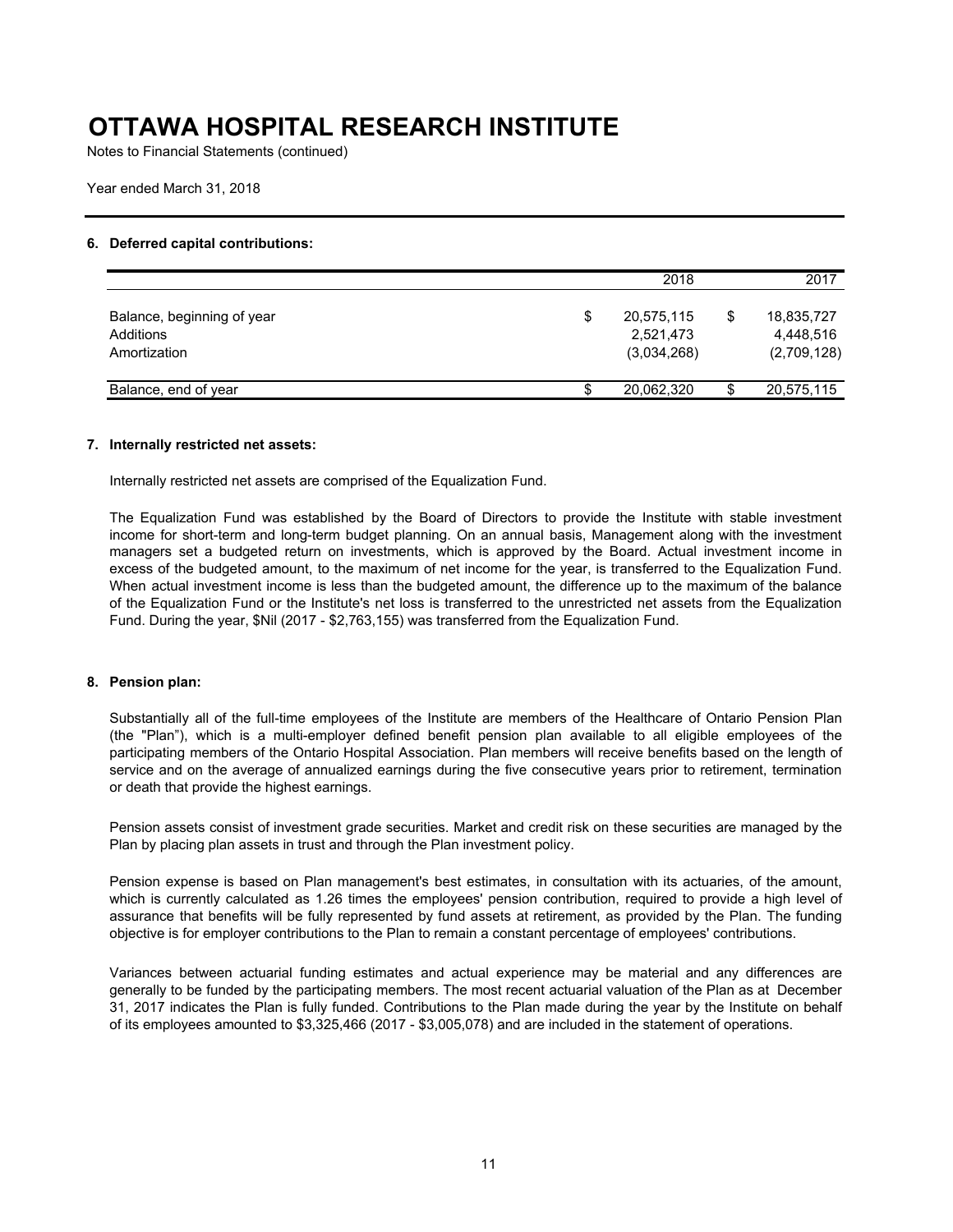Notes to Financial Statements (continued)

Year ended March 31, 2018

#### **9. Financial instruments:**

*Financial risk factors:*

The Institute's activities expose it to a variety of financial risks: market risk (including interest rate, currency (foreign exchange), and other price risks), credit risk and liquidity risk. Investments are held for liquidity purposes, or for longer terms, to achieve the highest possible rate of return consistent with the investment policies approved by the Board of Directors. The Institute does not enter into or trade financial instruments, including derivative financial instruments, for speculative purposes.

(a) Credit risk:

Credit risk refers to the risk that a counterparty may default on its contractual obligations resulting in a financial loss. The Institute is exposed to this risk relating to its cash, accounts receivable and accrued research project contributions. The Institute holds its cash accounts with federally regulated chartered banks who are insured by the Canadian Deposit Insurance Corporation.

The Institute's receivables are with governments, government funding agencies, corporate entities. Management does not believe it is exposed to any significant credit risk as receivables are primarily from related parties and government organizations; investments are diversified as disclosed in note 3.

(b) Liquidity risk:

Liquidity risk is the risk that the Institute will be unable to fulfill its obligations on a timely basis or at a reasonable cost. The Institute manages its liquidity risk by monitoring its operating requirements. The Institute prepares budget and cash forecasts to ensure it has sufficient funds to fulfill its obligations.

Accounts payable and accrued liabilities are generally due within 30 days of receipt of an invoice.

(c) Market risk:

Market risk is the risk that the fair value or future cash flows of a financial instrument will fluctuate as a result of market factors. Market factors include three types of risk: currency risk, interest rate risk and other price risk.

The Institute believes it is not subject to significant interest rate, foreign currency or other price risks arising from its financial instruments.

There have been no significant changes from the previous year in the exposure to market, liquidity or credit risk or the policies, procedures and methods used to measure the risk.